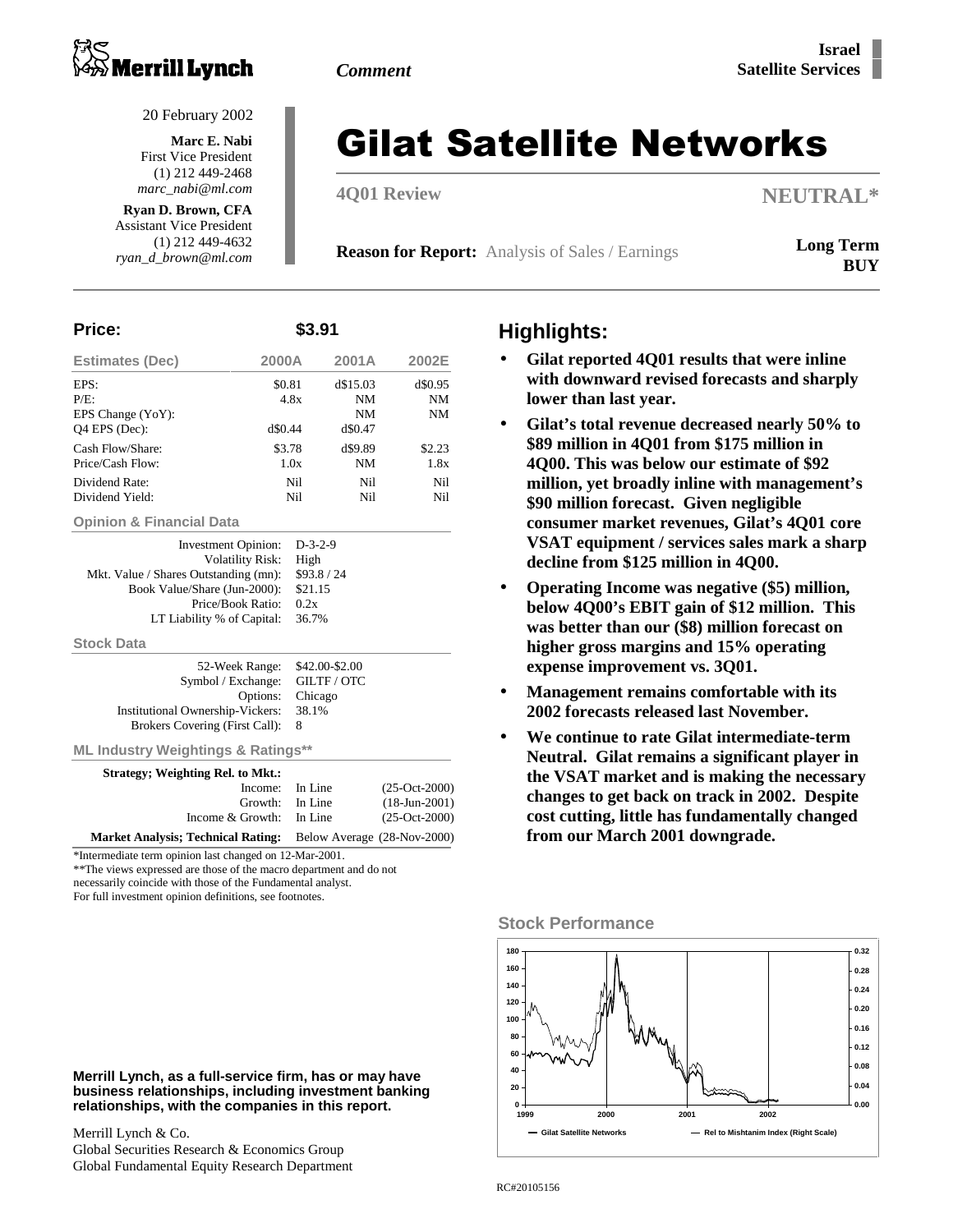# **Summary and Investment Conclusion**

**We reiterate our Neutral rating on Gilat.** We credit management for succeeding on many of the initiatives put forth during its March 2001 conference call including (i) restructuring/downsizing, (ii) disposing non-core assets, (iii) reducing exposure to vertical markets and (iv) moving to a lower risk, wholesale model for StarBand. However, little has fundamentally changed from our March 2001 downgrade to Neutral. The IT spending deceleration continues to extend VSAT purchase cycles and has reduced earnings visibility and profit margins in the enterprise VSAT sector. We see fewer sizable contracts on the horizon with an increased emphasis on more rudimentary products such as telephony to markets such as Asia and Latin America. We are positively inclined by management's efforts to rationalize Gilat's cost structure to match more tempered sales growth expectations. Gilat's previously disclosed 2002 forecasts of slowing revenue without strong gross margin expansion affirm our concerns. Yet we are positively inclined by management's commitment to meeting its 2002 financial metrics and improving working capital and liquidity. We are hopeful for the potential return of clean financials as the company looks to unencumber itself for a potential rebound next year. Given negligible capital spending, Gilat expects to generate positive free cash flow in 2002 as cost savings materialize.

**CAPITAL STRUCTURE** While Gilat may appear inexpensive on an absolute value basis, we believe the warrant market risk premium outweighs potential rewards of ownership. We continue to question how much of Gilat's warrant long-term enterprise value (beyond 2003) is absorbed by the company's creditors. Liquidity concerns may exist should Gilat loss its current operational focus, a poor economic environment persists and future working capital inflows not materialize (i.e. accounts receivable collection, asset sales, further inventory writeoffs, lease accelerations). Notwithstanding sustainable improvement in company fundamentals, meaningful share appreciation will likely not occur until Gilat's approximately \$500 million in long-term liabilities are reorganized or pared down via asset securitization or potential equity dilution. Fortunately, Gilat enjoys longstanding relationships with Israeli banks and varied nonoperating monetization options exist. In addition, we believe that liens on specific Gilat assets are inconsequential relative to its collective asset base. Management sees no need to reschedule near-term debt repayment obligations (\$18mm in 2002, \$36mm in 2003).

#### **4Q01 Results**

**Consolidation of rStar in 4Q01** Gilat has consolidated *rStar*. Although Gilat's revenues and net income are unaffected, marginal increases in Gilat's operating expenses occurred as a result. The consolidation should have an insignificant impact on Gilat's financial statements by 2Q02 with the expected completion of the rStar tender offer.

### **Exhibit 1: Gilat 4Q01 Summary**

|                      |        |        | 4001E Forecasts |             |
|----------------------|--------|--------|-----------------|-------------|
|                      | 4001   | 4Q00   | ML              | Company     |
| <b>Total Revenue</b> | \$89   | \$175  | \$92            | \$90        |
| <b>Gross Profit</b>  | 28.6   | 53     | 28              |             |
| <b>Gross Margin</b>  | 32.2%  | 30.4%  | 30.2%           |             |
| Operating Income     | (5)    | 12     | (8)             | (5)         |
| <b>EBIT Margin</b>   | ΝM     | 6.9%   | ΝM              | ΝM          |
| <b>EPS</b>           | \$0.47 | \$0.44 | (\$0.61)        | $-(\$0.43)$ |

Overall, Gilat reported 4Q01 results that were inline with downward revised forecasts and sharply lower than last year.

**REVENUE** Gilat's total revenue decreased nearly 50% to \$89 million in 4Q01 from \$175 million in 4Q00. This was below our estimate of \$92 million, yet broadly inline with management's \$90 million forecast. Given negligible consumer market revenues, Gilat's 4Q01 core VSAT equipment / services sales mark a sharp decline from \$125 million in 4Q00. Ongoing difficulty in developed markets and the elimination of vertical market sales that were present in the prior year quarter have contributed. Of the core 2001 VSAT sales, approximately 70% were from equipment sales, with the remaining from services. Management expects services will represent 25-30% of core sales going forward. Telephony products for less developed regions represent about 25% of existing revenue and new business according to prior disclosures. Again, 4Q01 consumer sales were not meaningful vs. 4Q00's \$50 million as few new *StarBand* terminals changed hands. Adequate supply of 360 terminals already exist in the pipeline to handle current demand. Gilat reported total revenue of approximately \$389 million for the full year 2001, down 23% from 2000's \$505 million.

**GROSS PROFIT** Gilat recorded gross profit of \$29 million compared to our \$28 million expectation and was down from \$53 million (ex-rStar) in 4Q00. At 32.2%, Gilat exceeded our 4Q01 gross margin forecast of 30.2% due to higher margins on enterprise VSAT sales. Core segment sales (telephony and enterprise VSAT) can support margins of up to 40% whereas Gilat forecasts consumer products to have 0-10% margins. We continue to believe there will be choppy quarter-to-quarter sales. Likewise gross margins will also fluctuate (likely between 30-33%) resulting primarily from the mix of device sales.

**OPERATING INCOME** was negative (\$5) million, below 4Q00's EBIT gain of \$12 million. This was better than our (\$8) million forecast on higher gross margins and 15% operating expense improvement vs. 3Q01. 4Q01 EBIT included the prepayment of Gilat's remaining royalty commitments due Israeli's Office of the Chief Scientist (OCF) for future technology use. This payment is not ongoing and should provide incremental cost savings going forward.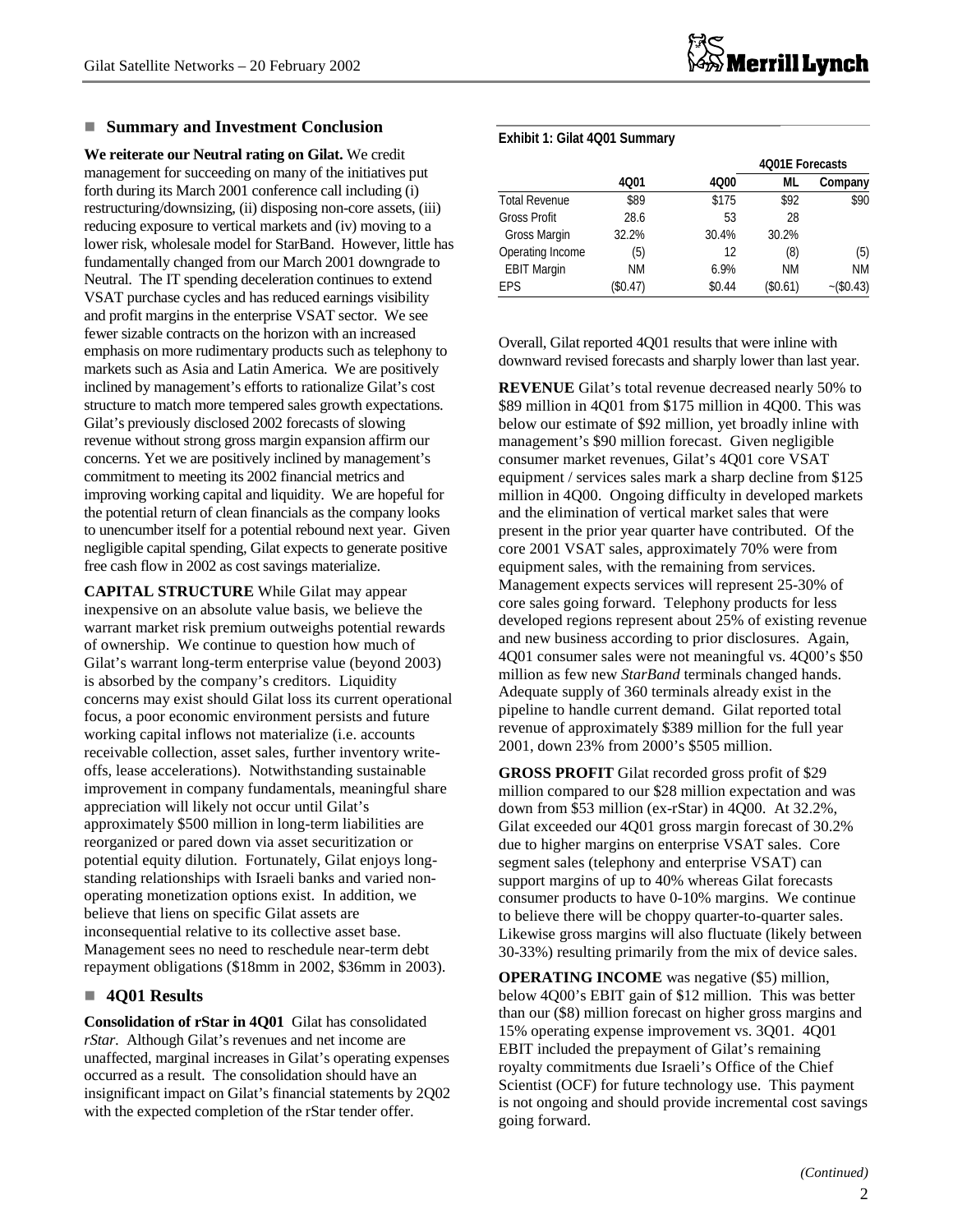4Q01 SG&A of \$26 million (29.7% of revenues) was inline with our estimate of \$26 million (28.6% of sales) and \$23 million (13.1% of sales) in 4Q00. Excluding the consolidated portion of rStar expenses, Gilat's 4Q01 SG&A would have been \$23 million or 25.3% of sales.

Net R&D was \$8 million or 8.7% of revenues compared to our 10.4% estimate and 4.7% in the prior year period. At nearly \$10 million, *total* R&D remained relatively flat year over year with the difference from greater funded grant spending. Including \$22 million of losses at rStar and extensive one-time charges incurred throughout the year, Gilat reported a 2001 operating income loss of (\$294) million, down from positive \$43 million in 2000. After cost cutting efforts are finished in 1Q02, management reiterated that operating expenses should decline 25-30% from \$35 million recorded in 3Q01 (ex rStar).

**EPS** Gilat reported a consolidated 4Q01 loss of (\$11) million, or (\$0.47) per share, broadly inline with management's (\$0.43) projected loss. We had projected an EPS loss of (\$0.61) in 4Q01 versus negative (\$0.44) in 4Q00.

**CASH BALANCE** Excluding \$31 million of cash at rStar, Gilat ended 4Q01 with about \$96 million (\$79mm of free cash, \$12mm of restricted cash and \$5mm available credit), lower than \$103 million in 3Q01. However, Gilat used \$4 million of net cash for ongoing restructuring efforts vs. management's \$10-20 million expectation. Cost cutting efforts should be completed shortly with no more than a \$10 million use of cash expected in 1Q02. In terms of investing cash needs, management maintains that Gilat will spend approximately \$2-4 million in capital expenditures per quarter. Gilat showed 4Q01 working capital improvement on nearly every metric. Given its inventory stockpile and more stringent focus on converting sales into cash, we are hopeful Gilat generates additional working capital inflows. Gilat's first debt maturity is for \$18 million due 2Q02, after which it must pay an additional approximately \$36 million per year in 2003. Total 2002 financing costs are forecast at \$38-40 million. Longer term, Gilat anticipates approximately \$220 million of cash generated / saved from various non-operating activities (rStar/GVT Brazil debt-to-equity conversation, acceleration of long-term leases, \$65mm of Starband receivables, facility sales).

**RECEIVABLES** declined to \$131 million in 4Q01 from \$163 million in 3001. Yet when including non-current receivables of \$21 million from rStar and in investments in other companies which are now consolidated, the receivable improvement is less great. We believe a longterm convertible debt from GVT Brazil due late 2002, StarBand's receivable due Gilat and capital leases are also included in this figure. With Gilat's likely conversion of rStar's and GVT Brazil's debt into equity, and the company's confidence regarding StarBand's long-term receivables, management does not foresee additional write downs from these items.

**INVENTORY** levels remained basically flat sequentially at \$122 million in 4Q01. We note that many of the model 180 modems currently in the market will be exchanged for 360's (no additional revenue recognized). During the next several months, Gilat is expected to reclaim the outstanding 180 modems and resell them (recognize revenue) to enterprise customers. These refurbished modems will support many IPbased functions beyond traditional Internet access and should maintain a high margin since the cost of production has already been incurred. Gilat's 3Q01 write-down of inventory was done to reduce excess levels from the nearly \$170 million at the time of inventory on hand, which was nearly double what the company projected it would need. This inventory is primarily related to the company's core markets and is *not* related to StarBand inventory.

# **2002 Forecasts Affirmed**

Management remains comfortable with its 2002 forecasts released last November. Generally, sales and margins will progressively expand throughout the year as the first quarter is usually the company's weakest. As of 12/31/01, Gilat's backlog stood at \$230 million (excluding the US Postal Service contract). This is relatively unchanged from \$300 million at yearend 2000 when excluding \$70 million of service sales from Gilat's vertical partners. These were subsequently written down. Management forecasts that 40-55% of backlog should be recognized on Gilat's financial statements in 2002. This provides good 2002 visibility, yet the importance of new bookings becomes increasingly important. Although service revenues account for 25-30% of sales, services accounts for the majority of backlog given that most equipment orders are booked, billed and shipped within a couple of months of receipt. Spacenet's current transponder utilization stands at 80-85%. Repricing its transponder lease rates or giving up unused capacity may provide incremental cost savings.

#### **Exhibit 2: Gilat's Operating Forecasts (presented 11/2001)**

|                             | 2002E         |                  |
|-----------------------------|---------------|------------------|
|                             | Quarterly     | <b>Full Year</b> |
| <b>Enterprise Sales</b>     | \$70-90mm     | \$300-360mm      |
| <b>Consumer Sales</b>       | \$5-10mm      | $~520$ mm        |
| <b>Total Revenue</b>        | \$80-95mm     | \$320-380mm      |
| <b>Gross Profit</b>         | \$24-31mm     | \$96-124mm       |
| Margin                      | 30-33%        | 30-33%           |
| <b>Operating Expense</b>    | \$25-26mm     | \$100-104mm      |
| % of Revenue                | 26-33%        | 26-33%           |
| EBIT                        | $($2) - $7mm$ | $($8) - $28mm$   |
| D&A                         | \$11-12mm     | \$44-48mm        |
| <b>Interest Expense</b>     | \$5.5mm       | $\sim$ \$22mm    |
| Approx. Net Income          | $($19-$10)mm$ | $($78-$38)mm$    |
| <b>Capital Expenditures</b> | $(-$3mm)$     | $(-$12mm)$       |
| <b>Working Capital</b>      | $-3.5$ mm     | $~514$ mm        |
| Changes                     |               |                  |
| Use of Cash                 |               |                  |

Source: Gilat Satellite Networks

Excludes the consolidation of rStar